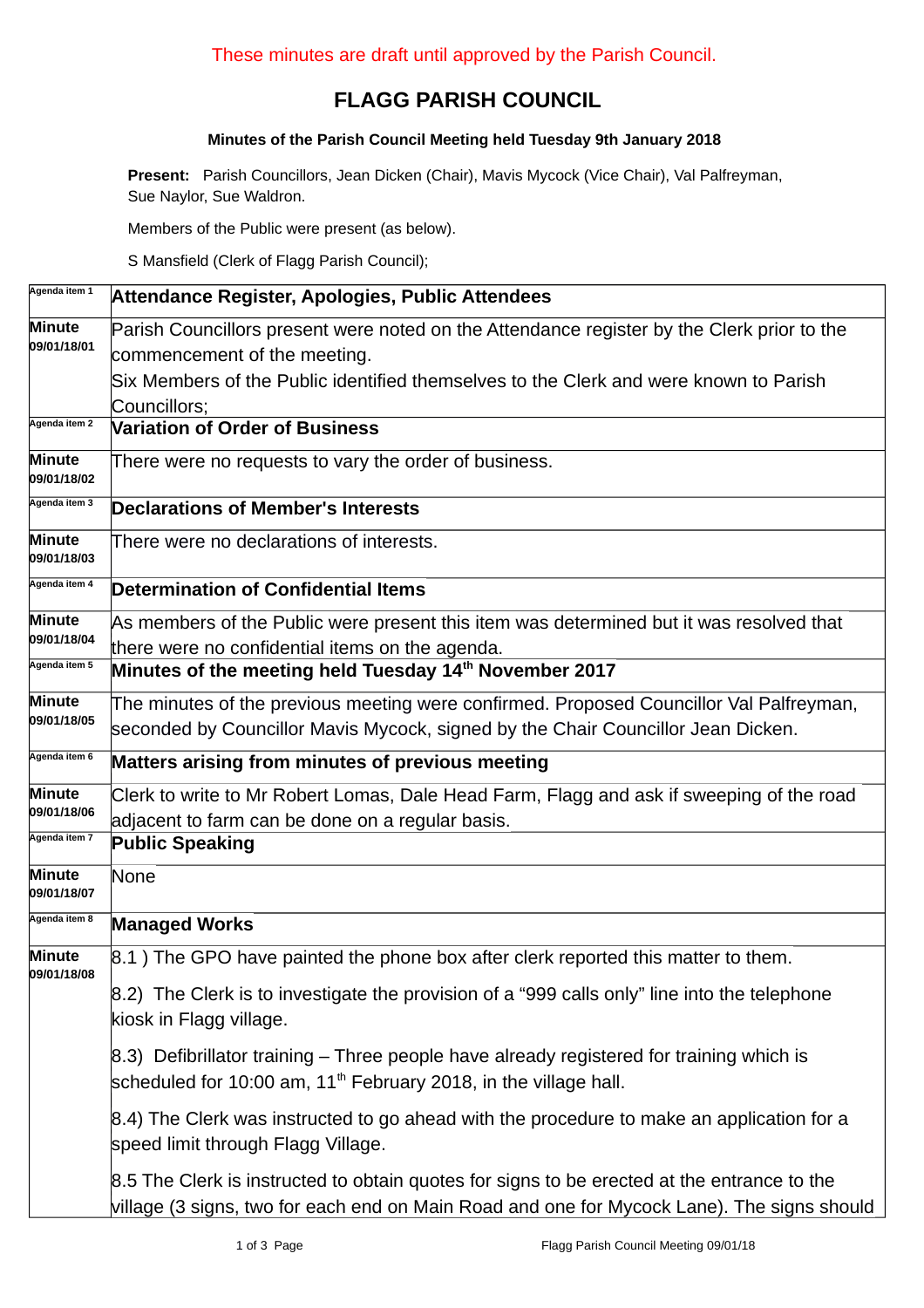## These minutes are draft until approved by the Parish Council.

|                                                                                                                                                                                                                                                            |                                                                                                                                                                                                                                                                                                                                                               |                                                                 | read on entrance to the village "SLOW DOWN CHILDREN CROSSING" and on leaving the<br>village "THANK YOU FOR DRIVING CAREFULLY".                 |                                           |               |  |
|------------------------------------------------------------------------------------------------------------------------------------------------------------------------------------------------------------------------------------------------------------|---------------------------------------------------------------------------------------------------------------------------------------------------------------------------------------------------------------------------------------------------------------------------------------------------------------------------------------------------------------|-----------------------------------------------------------------|------------------------------------------------------------------------------------------------------------------------------------------------|-------------------------------------------|---------------|--|
| Agenda item 9                                                                                                                                                                                                                                              | <b>Reporting of Highway Defects</b>                                                                                                                                                                                                                                                                                                                           |                                                                 |                                                                                                                                                |                                           |               |  |
| Minute<br>09/01/18/09                                                                                                                                                                                                                                      | None                                                                                                                                                                                                                                                                                                                                                          |                                                                 |                                                                                                                                                |                                           |               |  |
| Agenda item 10                                                                                                                                                                                                                                             | <b>Policies and Procedures.</b>                                                                                                                                                                                                                                                                                                                               |                                                                 |                                                                                                                                                |                                           |               |  |
| Minute<br>09/01/18/10                                                                                                                                                                                                                                      | The clerk presented a budget for 2018/19 and the Parish Council resolved to request the<br>same precept amount from DDDC as was requested last year at £1500. This was proposed<br>by Councillor Mavis Mycock and seconded by Councillor Val Palfreyman and unanimously<br>agreed by all Parish Councillors.                                                  |                                                                 |                                                                                                                                                |                                           |               |  |
| Agenda item 11                                                                                                                                                                                                                                             | Planning                                                                                                                                                                                                                                                                                                                                                      |                                                                 |                                                                                                                                                |                                           |               |  |
| Minute<br>09/01/18/11                                                                                                                                                                                                                                      | No plans had been received from the Peak Park planning Authority for NP/DDD/1117/1157<br>Parcel of agricultural land between New Buildings Farm and The Knackery, on the north east<br>side of Main Road in Flagg. Enlarged field access 14 Nov 2017. Councillors asked that the<br>Clerk contact PDNPA to find out why no plans had been sent.               |                                                                 |                                                                                                                                                |                                           |               |  |
| Agenda item 12                                                                                                                                                                                                                                             |                                                                                                                                                                                                                                                                                                                                                               | <b>Chair's Announcements</b>                                    |                                                                                                                                                |                                           |               |  |
| Minute<br>09/01/18/12                                                                                                                                                                                                                                      | 12.1) The Chair requested that a cheque for £10 be raised as a contribution towards the<br>electricity used by the Christmas lights and sent to Mr W Naylor. Also that a letter be sent to<br>A Butterwick with a cheque for electricity.<br>12.2) The Chair requested that Mr Robert Thompson be sent a letter of thanks for arranging<br>the Carol singers. |                                                                 |                                                                                                                                                |                                           |               |  |
| Agenda item 13                                                                                                                                                                                                                                             |                                                                                                                                                                                                                                                                                                                                                               | <b>Updates from the Clerk including Correspondence Received</b> |                                                                                                                                                |                                           |               |  |
| Minute<br>09/01/18/13                                                                                                                                                                                                                                      | 13.1) The Clerk reported that precepting documents had been received from DDDC.                                                                                                                                                                                                                                                                               |                                                                 |                                                                                                                                                |                                           |               |  |
| Agenda item 14                                                                                                                                                                                                                                             | Finance                                                                                                                                                                                                                                                                                                                                                       |                                                                 |                                                                                                                                                |                                           |               |  |
| 1) Current Account balance stands at $E$ 3641.92 from bank statements issued on $5th$<br>Minute<br>09/01/18/14<br>January 2018.<br>2) Cash Account Balance, in three sums, $£14.88 + £3.88 + £1.12 = £19.88$<br>3) The following expenditure was approved: |                                                                                                                                                                                                                                                                                                                                                               |                                                                 |                                                                                                                                                |                                           |               |  |
|                                                                                                                                                                                                                                                            |                                                                                                                                                                                                                                                                                                                                                               | Chq No                                                          | Payee                                                                                                                                          | <b>Item</b>                               | <b>Amount</b> |  |
|                                                                                                                                                                                                                                                            |                                                                                                                                                                                                                                                                                                                                                               | 000272                                                          | Flagg Village Hall                                                                                                                             | for<br>Christmas<br>Electricity<br>Lights | £10.00        |  |
|                                                                                                                                                                                                                                                            |                                                                                                                                                                                                                                                                                                                                                               | 000273                                                          | S W Mansfield (Clerk)                                                                                                                          | Salary to 31st January 2018               | £80.00        |  |
|                                                                                                                                                                                                                                                            |                                                                                                                                                                                                                                                                                                                                                               | 000274                                                          | <b>HMRC PAYE</b>                                                                                                                               | PAYE liability to 31st<br>January 2018    | £20.00        |  |
|                                                                                                                                                                                                                                                            |                                                                                                                                                                                                                                                                                                                                                               | 000276                                                          | DM Payroll Services Ltd<br>This cheque not to be issued until previous<br>cheque which had been lost in post had<br>been cancelled at the bank | <b>Annual Fee</b>                         | £63.00        |  |
|                                                                                                                                                                                                                                                            |                                                                                                                                                                                                                                                                                                                                                               | 000277                                                          | <b>Website Hosting and domain</b><br>charges                                                                                                   | <b>Annual Costs</b>                       | £110.40       |  |
|                                                                                                                                                                                                                                                            |                                                                                                                                                                                                                                                                                                                                                               | 000275                                                          | Peak Park Parishes Forum                                                                                                                       | <b>Annual Subscription</b>                | £12.00        |  |
|                                                                                                                                                                                                                                                            |                                                                                                                                                                                                                                                                                                                                                               |                                                                 |                                                                                                                                                |                                           |               |  |